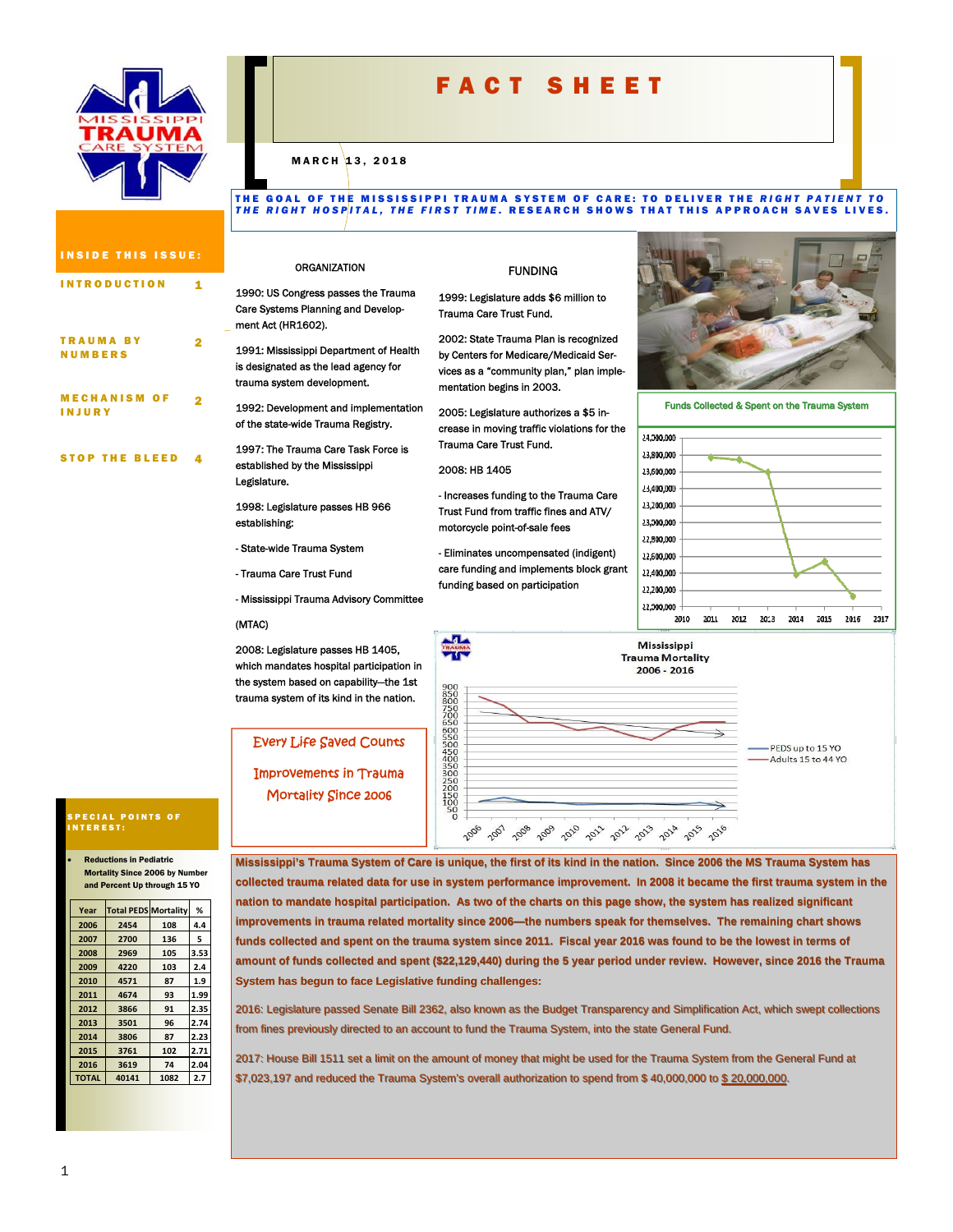# MISSISSIPPI TRAUMA PATIENTS BY NUMBER, 2006—2016

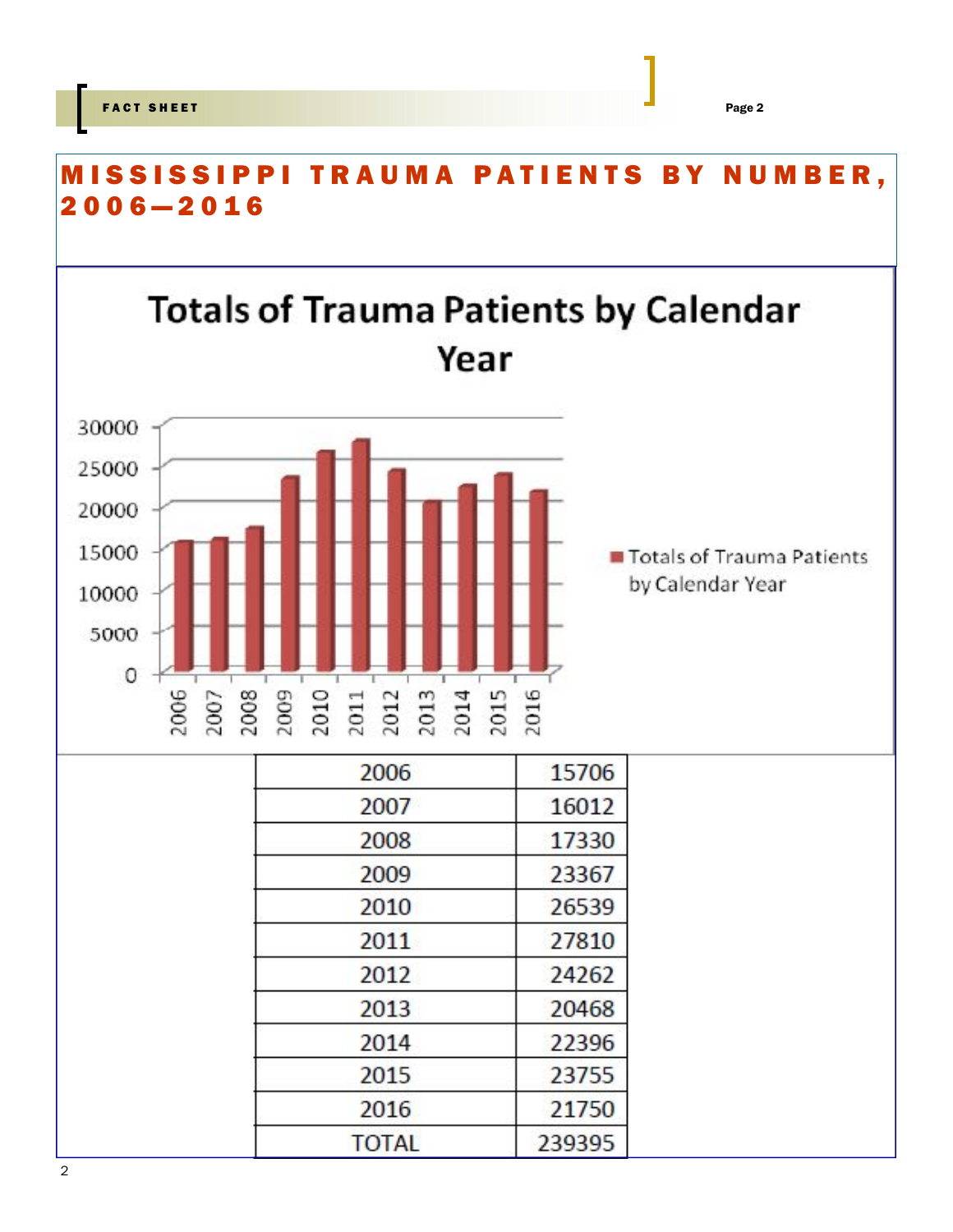FACT SHEET Page 3 Page 3 Page 3 Page 3 Page 3 Page 3 Page 3 Page 3 Page 3 Page 3 Page 3



### ABOUT MOTORIZED VEHICLE INJURIES

The World Health Organization predicts that road traffic injuries will become the third largest contributor to the global burden of disease by 2020.1

However, motorized vehicle related injuries already represent a significant public health concern in Mississippi, and the concern greatly affects our children. The chart above shows that motorized vehicle related injuries accounted for the leading cause of traumatic injury from 2006 to 2016 in Mississippi.2

Motorized vehicle crashes account for being the number 1 killer of teenagers in the nation. Mississippi ranks 5th in the nation in term of the number of teens killed in motor vehicle crashes.3

1 ("World Report on Road Traffic Injury Prevention - Main Messages," 2004)

2 (*Mississippi Trauma System of Care Registry*, 2018)

3 ("Mississippi Fatalities and Injuries for Youth and Adult Highway Crashes," 2017)

Trauma System administrative costs and educational expenses are kept to a minimum—88% of Trauma funds go directly to Trauma Centers in support of services provided to trauma patients in Mississippi.